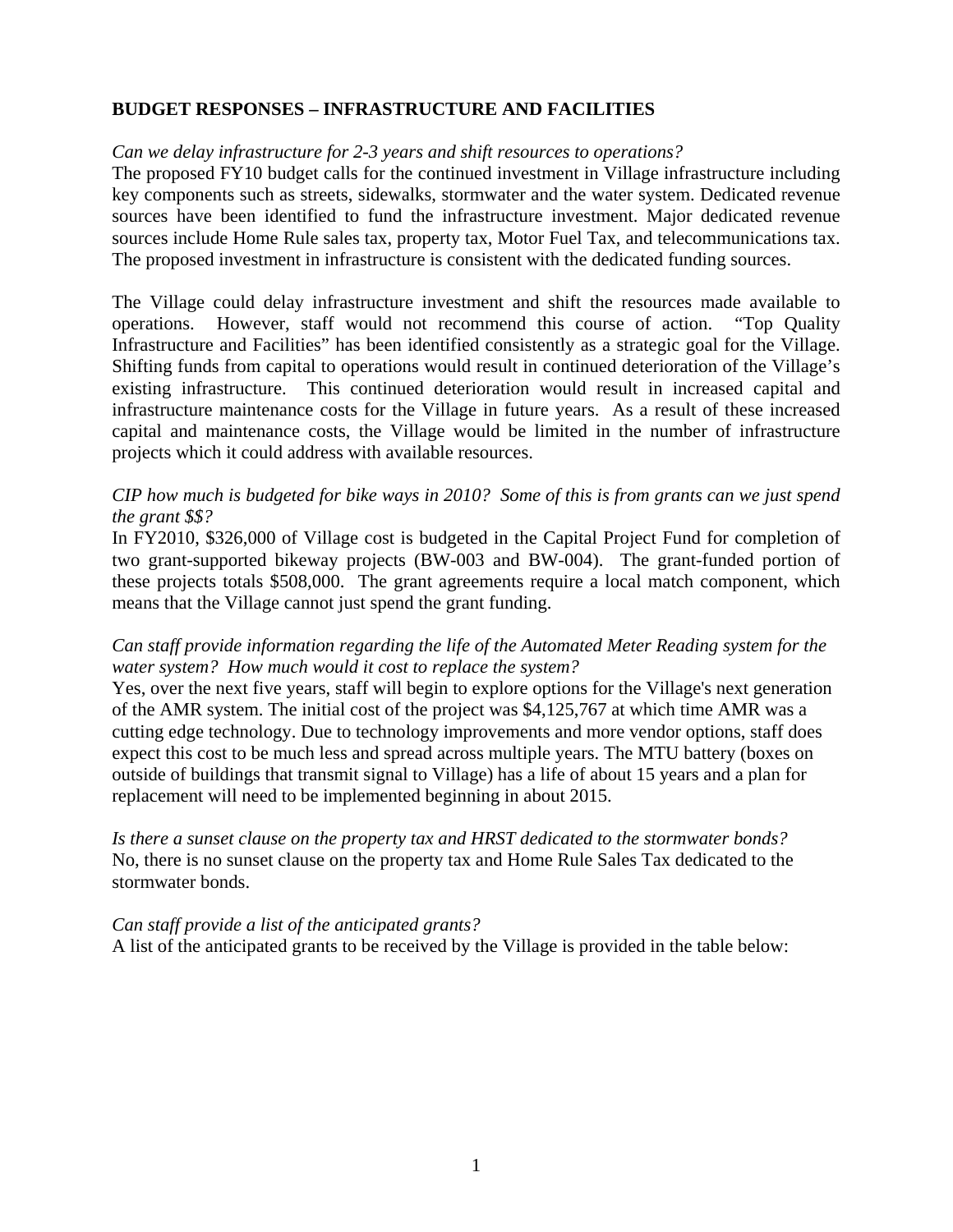| Project                           | Fund | Amount    | Grant                  |
|-----------------------------------|------|-----------|------------------------|
| <b>Bikeways</b>                   | 220  | \$508,800 | <b>CMAQ</b>            |
| Civic Center Roof                 | 220  | \$120,000 | IL Capital Bill        |
| Ogden Sidewalk                    | 220  | \$500,000 | IL Capital Bill        |
| Ogden Sidewalk                    | 220  | \$744,000 | IL Capital Bill        |
| <b>CBD Crosswalk</b>              | 220  | \$130,000 | IL Capital Bill        |
| Intersection Improvements         | 220  | \$75,000  | IL Capital Bill        |
| <b>CBD Traffic Signal Upgrade</b> | 220  | \$35,000  | IL Capital Bill        |
| Intersection Improvments          | 220  | \$350,000 | IL Commerce Commission |
| Parking Study                     | 471  | \$45,000  | Metra                  |
| <b>CNG Fueling Station</b>        | 531  | \$65,500  | Dept of Energy         |
| <b>Parking Deck Grant</b>         | 338  | \$500,000 | IL Capital Bill        |

*How will these grants be disbursed (up-front, reimbursement, etc.)? What assurances do we have that all awarded grant funding will in fact be received by the Village?*  Grant awards for capital projects are typically disbursed through one of two methods, either a reimbursement or an upfront payment. In cases of reimbursement, the Village submits an application to the granting agency for a project and if all the specifications of the grant are met, a reimbursement is provided to the Village. Regarding upfront grant disbursements, the Village submits a grant application and, if approved, the granting agency will send a check to the Village upon agreement execution. The Village is then responsible for any remaining costs. In the cases of CMAQ/STP funding, IDOT conducts the letting and reimburses the contractor directly. Even though the Village is awarded funding, the Village doesn't receive its funding dollars because IDOT uses the Village's awarded amount to pay contractors.

The \$500,000 grant for the construction of the Parking Deck is the only instance in which the Village did not receive funds for a project after a grant was awarded. This grant was awarded through a program instituted by the State of Illinois. After the Village received notification of the grant award, the State then withdrew the grant. Staff believes this was a unique occurrence and feels that in the future the Village should expect to receive future grant funds when awarded.

#### *Can staff provide a list of streets that we will not be maintaining?*

The Village's roadway maintenance plan will be presented when staff completes the paver rating system process later this year. The current CIP outlines the schedule for addressing various street groups and subdivisions.

*What percent of program revenue sources are locked into the specific infrastructure?*  The following chart indicates the funds which are dedicated to specific infrastructure programs: